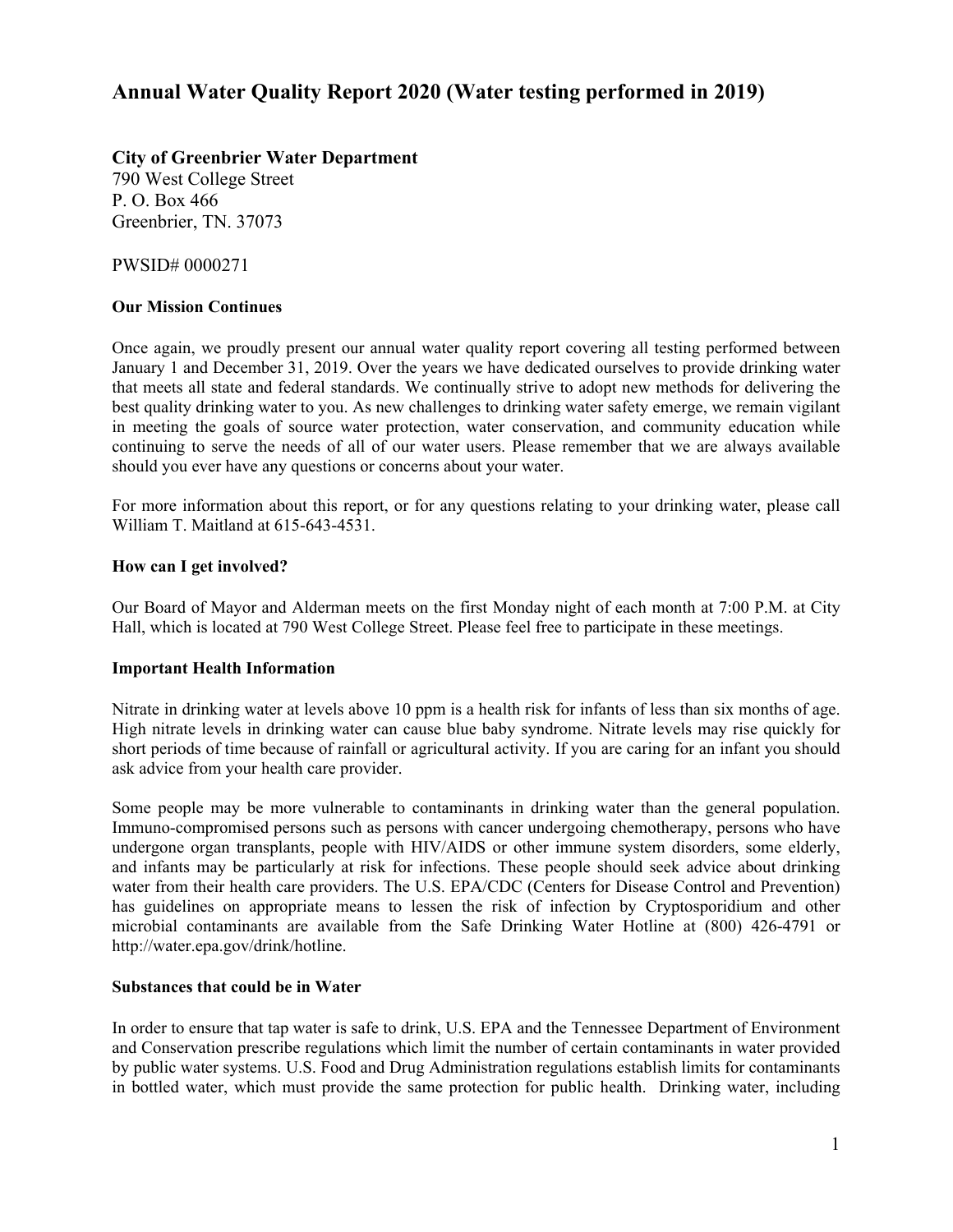bottled water, may reasonably be expected to contain at least small amounts of some contaminants. The presence of these contaminants does not necessarily indicate that the water poses a health risk.

The sources of drinking water (both tap water and bottled water) include rivers, lakes, streams, ponds, reservoirs, springs, and wells. As water travels over the surface of the land or through the ground, it dissolves naturally occurring minerals, in some cases, radioactive material; and can pick up substances resulting from the presence of animals or from human activity. Substances that may be present in source water include:

Microbial Contaminants, such as viruses and bacteria, which may come from sewage treatment plants, septic systems, agricultural livestock operations, or wildlife;

Inorganic Contaminants, such as salts and metals, which can be naturally occurring or may result from urban stormwater runoff, industrial or domestic wastewater discharges, oil and gas production, mining, or farming;

Pesticides and Herbicides, which may come from a variety of sources such as agriculture, urban stormwater runoff, and residential uses;

Organic Chemical Contaminants, including synthetic and volatile organic chemicals, which are byproducts of industrial processes and petroleum production, and can also come from gas stations, urban stormwater runoff, and septic systems;

Radioactive Contaminants, which can be naturally occurring or be the result of oil and gas production and mining activities.

For more information about contaminants and potential health effects, call the U.S. EPA's Safe Drinking Water Hotline at (800) 426-4791.

## **Where Does My Water Come From?**

Your water, which is surface water, comes from the Red River. Our goal is to protect our water from contaminants and we are working with the State to determine the vulnerability of our water supply to contamination. The Tennessee Department of Environment and Conservation (TDEC) has prepared a Source Water Assessment Program (SWAP) Report for the water sources serving this water system. The SWAP report assesses the susceptibility of untreated water sources to potential contamination. The Springfield Water System is rated as reasonably susceptible to potential contamination. To ensure safe drinking water, all public water systems treat and routinely test their water.

#### **Source Water Assessment**

A Source Water Assessment Plan (SWAP) is now available at Springfield Water Treatment Plant. This plan is an assessment of the delineated area around our listed sources through which contaminants, if present, could migrate and reaches our source water. It also includes an inventory of potential sources of contamination within the delineated area, and a determination of the water supply's susceptibility to contamination by the identified potential sources. An explanation of Tennessee's Source Water Assessment Program, the Source Water Assessment summaries, susceptibility scorings and the overall TDEC report to the EPA can viewed online at www.tn.gov/environment/article/wr-wq-source-waterassessment or you can contact the City of Springfield Water and Wastewater Department at 615-382-1600 or call TDEC EAC at 1-888-891-8332 (1-888-891-TDEC).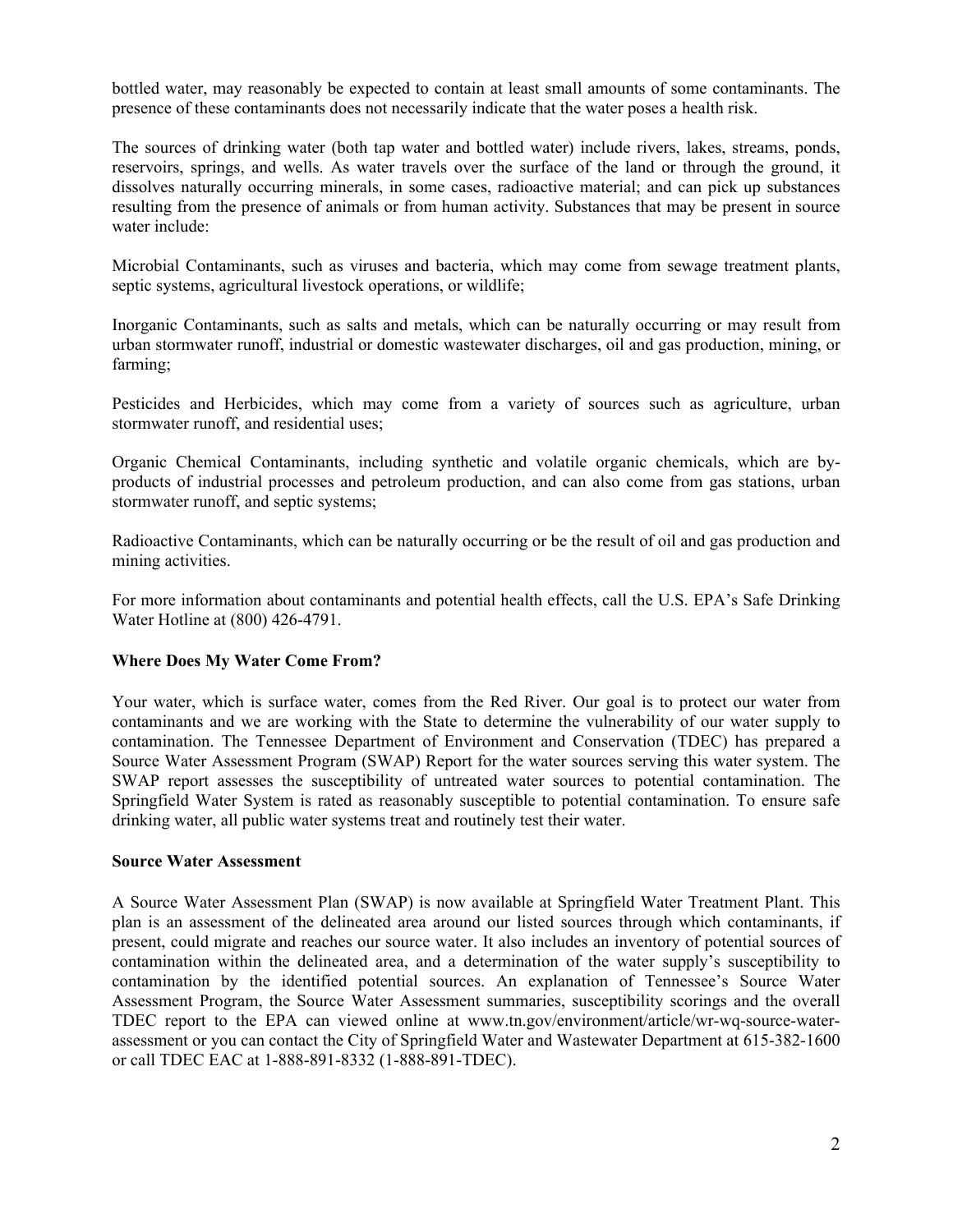## **Lead in Home Plumbing**

If present, elevated levels of lead can cause serious health problems, especially for pregnant women and young children. Lead in drinking water is primarily from materials and components associated with service lines and home plumbing. We are responsible for providing high quality drinking water but cannot control the variety of materials used in plumbing components. When your water has been sitting for several hours, you can minimize the potential for lead exposure by flushing your tap for 30 seconds to 2 minutes before using water for drinking or cooking. If you are concerned about lead in your water, you may wish to have your water tested. Information on lead in drinking water, testing methods, and steps you can take to minimize exposure is available from the Safe Drinking Water Hotline at 1-800-426-4791 or at www.epa.gov/safewater/lead.

The Springfield Water Department and Greenbrier Water Department participated in the 4<sup>th</sup> stage of the U.S. EPA's Unregulated Contaminant Monitoring Rule (UCMR4) program by performing additional tests on their drinking water. UDMR4 sampling benefits the environment and public health by providing the U.S. EPA with data on the occurrence of contaminants suspected to be in drinking water, in order to determine if U.S. EPA needs to introduce new regulatory standard to improve drinking water quality. Unregulated Contaminants Monitoring Rule, please call the Safe Drinking Water Hotline at 1-800-426- 4791.

## **Benefits of Chlorination**

Disinfection, a chemical process used to control disease-causing microorganisms by killing or inactivating them, is unquestionably the most important step in drinking water treatment. By far, the most common method of disinfection in North America is chlorination.

Before communities began routinely treating drinking water with chlorine (starting with Chicago and Jersey City in 1908), cholera, typhoid fever, dysentery, and hepatitis A killed thousands of U.S. residents annually. Drinking water chlorination and filtration have helped to virtually eliminate these diseases in the U.S. Significant strides in public health are directly linked to the adoption of drinking water chlorination. In fact, the filtration of drinking water plus the use of chlorine is probably the most significant public health advancement in human history.

#### **How chlorination works:**

Potent Germicide Reduction in the level of many disease-causing microorganisms in drinking water to almost immeasurable levels.

Taste and Odor Reduction of many disagreeable tasted and odors like foul-smelling algae secretions, sulfides, and odors from decaying vegetation.

Biological Growth Elimination of slime bacteria, molds, and algae that commonly grow in water supply reservoirs, on the walls of water mains, and in storage tanks.

Chemical Removal of hydrogen sulfide (which has a rotten egg odor), ammonia, and other nitrogenous compounds that have unpleasant tastes and hinder disinfection. It also helps to remove iron and manganese from raw water.

## **Violations**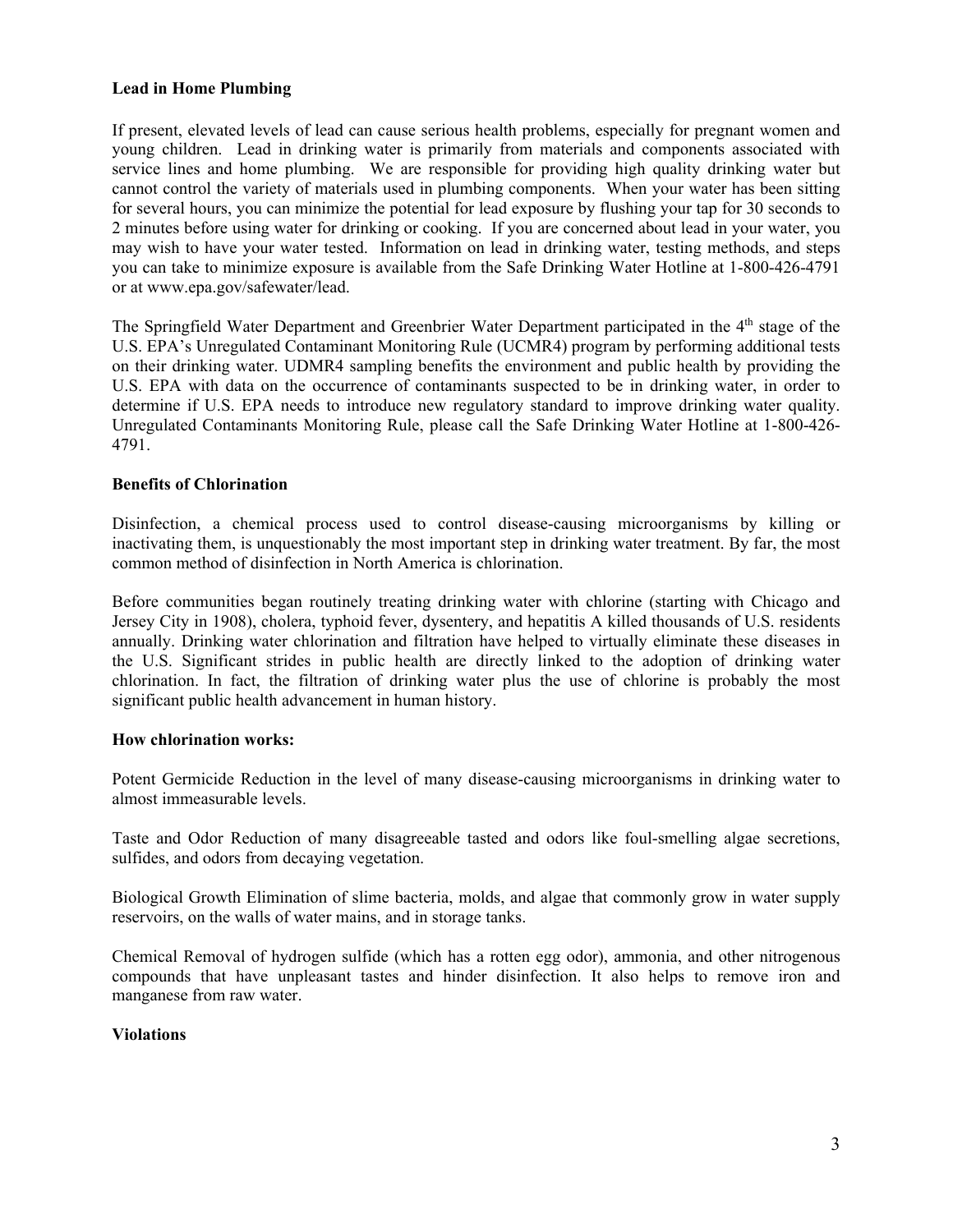The City of Greenbrier has been issued Director's Order No. DWS20-0006 by TDEC, Division of Water Resources, for violation of the Safe Drinking Water Act. At no time was your drinking water in danger of containing harmful substances.

# **Test Results**

Our water is monitored for many different kinds of contaminants on a very strict sampling schedule. And, the water we deliver must meet specific health standards. Here, we only show those substances that were detected in our water (a complete list of all the analytical results is available upon request). Remember that detecting a substance does not mean the water is unsafe to drink; our goal is to keep all detects below the respective maximum allowed levels.

 The State recommends monitoring for certain substances less than once per year because the concentrations of these substances do not change frequently. In these cases, the most recent sample data are included, along with the year in which the sample was taken.

The Springfield and Greenbrier Water Departments participated in the 4<sup>th</sup> stage of the U.S. EPA's Unregulated Contaminant Monitoring Rule (UCMR4) program by performing additional tests on their drinking water. UDMR4 sampling benefits the environment and public health by providing the U.S. EPA with data on the occurrence of contaminants suspected to be in drinking water, in order to determine if U.S. EPA needs to introduce new regulatory standard to improve drinking water quality. Unregulated Contaminants Monitoring Rule, please call the Safe Drinking Water Hotline at 1-800-426-4791.

| <b>Regulated Substances</b>                                  |                 |                      |                                                     |            |                       |           |                                                                                                                                          |  |  |  |  |
|--------------------------------------------------------------|-----------------|----------------------|-----------------------------------------------------|------------|-----------------------|-----------|------------------------------------------------------------------------------------------------------------------------------------------|--|--|--|--|
| City of Springfield/City of Greenbrier Water Department      |                 |                      |                                                     |            |                       |           |                                                                                                                                          |  |  |  |  |
| <b>Substance</b><br>(Unit of<br>Measure)                     | Year<br>Sampled | <b>MCL</b><br>[MRDL] | <b>MCLG[MR</b><br>Amount<br>DLG]<br><b>Detected</b> |            | Range<br>Low-<br>High | Violation | <b>Typical Source</b>                                                                                                                    |  |  |  |  |
| Atrazine (ppb)                                               | 2019            | 3                    | 3                                                   | <b>BDL</b> | $BDL -$               | <b>No</b> | Runoff from herbicide<br>used on row crops                                                                                               |  |  |  |  |
| Chlorine (ppm)                                               | 2019            | $[4]$                | $[4]$                                               | 3.0        | $1.5 - 3.0$           | No        | Water additive used to<br>control microbes                                                                                               |  |  |  |  |
| Fluoride (ppm)                                               | 2019            | 4                    | 4                                                   | 0.57       | $0.12 -$<br>0.98      | No        | Erosion of natural<br>deposits; Water additive<br>which promotes strong<br>teeth; Discharge from<br>fertilizer and aluminum<br>factories |  |  |  |  |
| <b>Haloacetic Acids</b><br>[HAA] Stage<br>$2$ (ppb)          | 2019            | 60                   | N/A                                                 | 35         | $11 - 55$             | No        | By-product of drinking<br>water disinfection                                                                                             |  |  |  |  |
| Nitrate (ppm)                                                | 2019            | 10                   | 10                                                  | 6.2        | $1.5 - 6.2$           | <b>No</b> | Runoff from fertilizer use/<br>Leaching from septic<br>tanks, sewage; erosion<br>of natural deposits                                     |  |  |  |  |
| <b>TTHMs</b> [Total<br>Trihalomethanes<br>$]-$ Stage 2 (ppb) | 2019            | 80                   | N/A                                                 | 42         | $14 - 77$             | <b>No</b> | By-product of drinking<br>water disinfection                                                                                             |  |  |  |  |
| <b>Total Coliform</b><br>Bacteria<br>(%positive)<br>samples) | 2019            | <b>TT</b>            | N/A                                                 | 2.5%       | N/A                   | No        | Naturally present in the<br>environment                                                                                                  |  |  |  |  |
| <b>Total Organic</b><br>Carbon $1%$<br>removal)              | 2019            | <b>TT</b>            | N/A                                                 | 61         | 19-61                 | No        | Naturally present in the<br>environment                                                                                                  |  |  |  |  |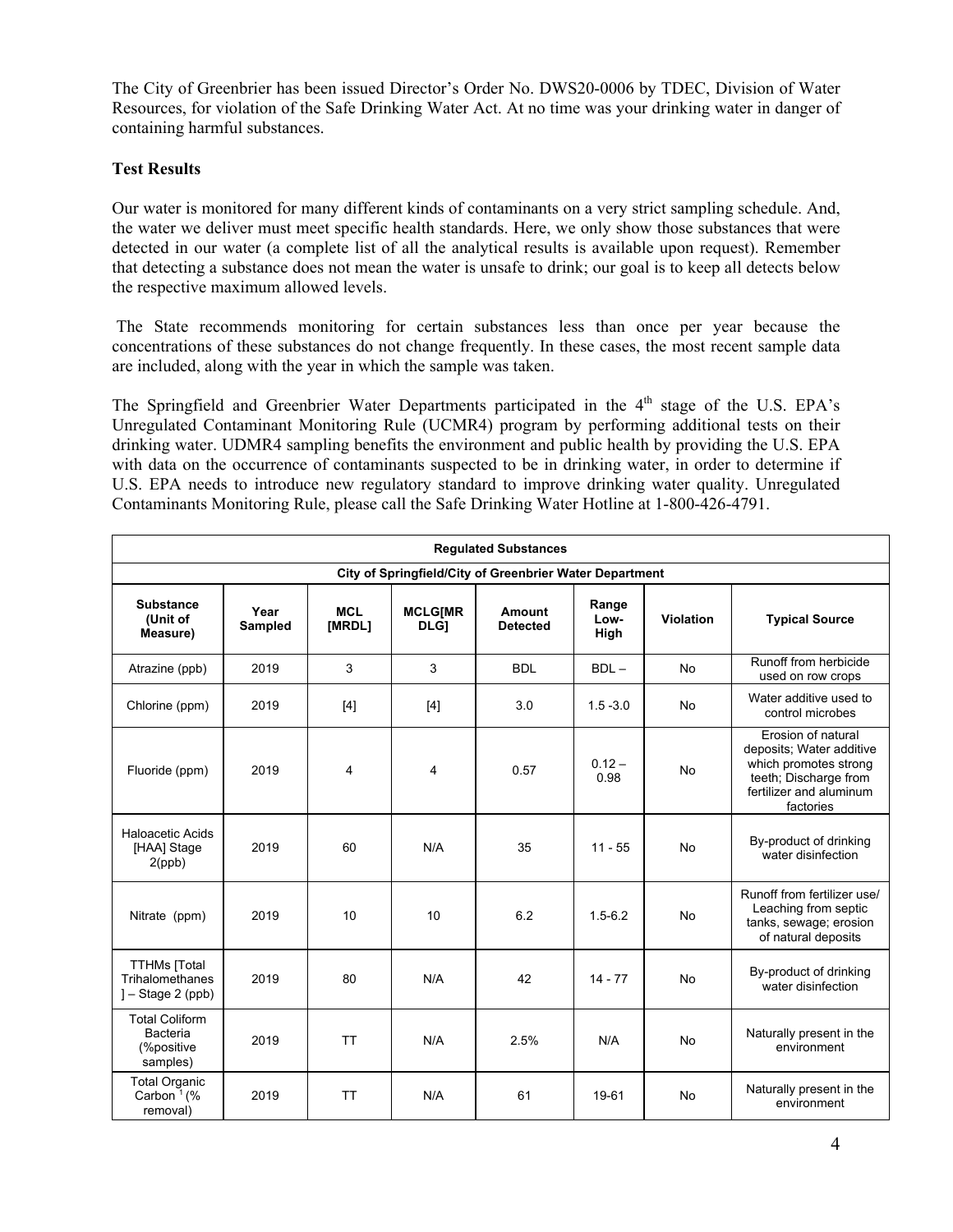| Turbidity <sup>2</sup> (NTU)                                            | 2019                                                                                                                 | TT                     | N/A         |                                           | 1.12                                                    | $0.02 -$<br>1.12                          |                                                       | No                                        |             | Soil runoff                                                                             |  |
|-------------------------------------------------------------------------|----------------------------------------------------------------------------------------------------------------------|------------------------|-------------|-------------------------------------------|---------------------------------------------------------|-------------------------------------------|-------------------------------------------------------|-------------------------------------------|-------------|-----------------------------------------------------------------------------------------|--|
| Turbidity<br>(Lowest Monthly<br>percent of<br>samples<br>meeting limit) | 2019                                                                                                                 | <b>TT</b>              | N/A         | 99%                                       |                                                         | N/A                                       | No                                                    |                                           | Soil runoff |                                                                                         |  |
|                                                                         | Tap water samples were collected for lead and copper analyses from sample sites throughout the community (Greenbrier |                        |             |                                           | service area)                                           |                                           |                                                       |                                           |             |                                                                                         |  |
|                                                                         |                                                                                                                      |                        |             |                                           | <b>City of Greenbrier Water Department</b>              |                                           |                                                       |                                           |             |                                                                                         |  |
| <b>Substance</b><br>(Unit of<br>Measure)                                | Year<br>Sampled                                                                                                      | <b>AL</b>              | <b>MCLG</b> |                                           | Amount<br><b>Detected</b><br>(90 <sup>tho</sup> % tile) |                                           | <b>Sites Above</b><br><b>AL/Total</b><br><b>Sites</b> | <b>Violation</b>                          |             | <b>Typical</b><br><b>Source</b>                                                         |  |
| Copper (ppm)                                                            | 2018                                                                                                                 | 1.3                    |             | 1.3<br>0.066                              |                                                         |                                           | 0/20                                                  |                                           | No          | Corrosion of<br>household<br>plumbing<br>systems;<br>Erosion of<br>natural<br>deposits; |  |
| Lead (ppm)                                                              | 2018                                                                                                                 | ND                     |             | 0                                         | <b>ND</b>                                               |                                           | 0/20                                                  |                                           | No          | Corrosion of<br>household<br>plumbing<br>systems;<br>Erosion of<br>natural<br>deposits  |  |
|                                                                         |                                                                                                                      |                        |             |                                           | <b>Unregulated Substances</b>                           |                                           |                                                       |                                           |             |                                                                                         |  |
|                                                                         |                                                                                                                      |                        |             |                                           | <b>City of Springfield Water Department</b>             |                                           |                                                       |                                           |             |                                                                                         |  |
| <b>Substance (Unit</b><br>of Measure)                                   | Year<br>Sample                                                                                                       | <b>Amount Detected</b> |             | Range<br>Low-High                         |                                                         | <b>Typical Source</b>                     |                                                       |                                           |             |                                                                                         |  |
| Bromodichloro-<br>methane (ppm)                                         | 2019                                                                                                                 | 1.6                    |             | $N/A-N/A$                                 |                                                         | By-product of drinking water disinfection |                                                       |                                           |             |                                                                                         |  |
| Chloroform (ppm)                                                        | 2019                                                                                                                 | 0.6                    |             |                                           | N/A-N/A                                                 |                                           |                                                       | By-product of drinking water disinfection |             |                                                                                         |  |
| Sodium (ppm)<br>2019                                                    |                                                                                                                      | 2.4                    |             |                                           | $N/A-N/A$                                               |                                           | By-product of drinking water disinfection             |                                           |             |                                                                                         |  |
| Chlorodibromo-<br>methane (ppm)                                         | 4.2<br>2019<br>$N/A-N/A$                                                                                             |                        |             | By-product of drinking water disinfection |                                                         |                                           |                                                       |                                           |             |                                                                                         |  |

<sup>1</sup> Footnote for City of Springfield Water & Wastewater Department: We are required to have a percent removal of 35%. We met the treatment technique for Total Carbon in 2019.

2Footnote for City of Springfield Water & Wastewater Department: Turbidity is a measure of the cloudiness of the water. It is monitored because it is a good indicator of the effectiveness of the filtration system.

#### **Total Coliform Bacteria Footnote for City of Greenbrier Water Department**

During the past year, there have been numerous tests for over 80 contaminants that may be present in drinking water. In addition, there were 118 compliance samples tested in 2019 for coliform bacteria.